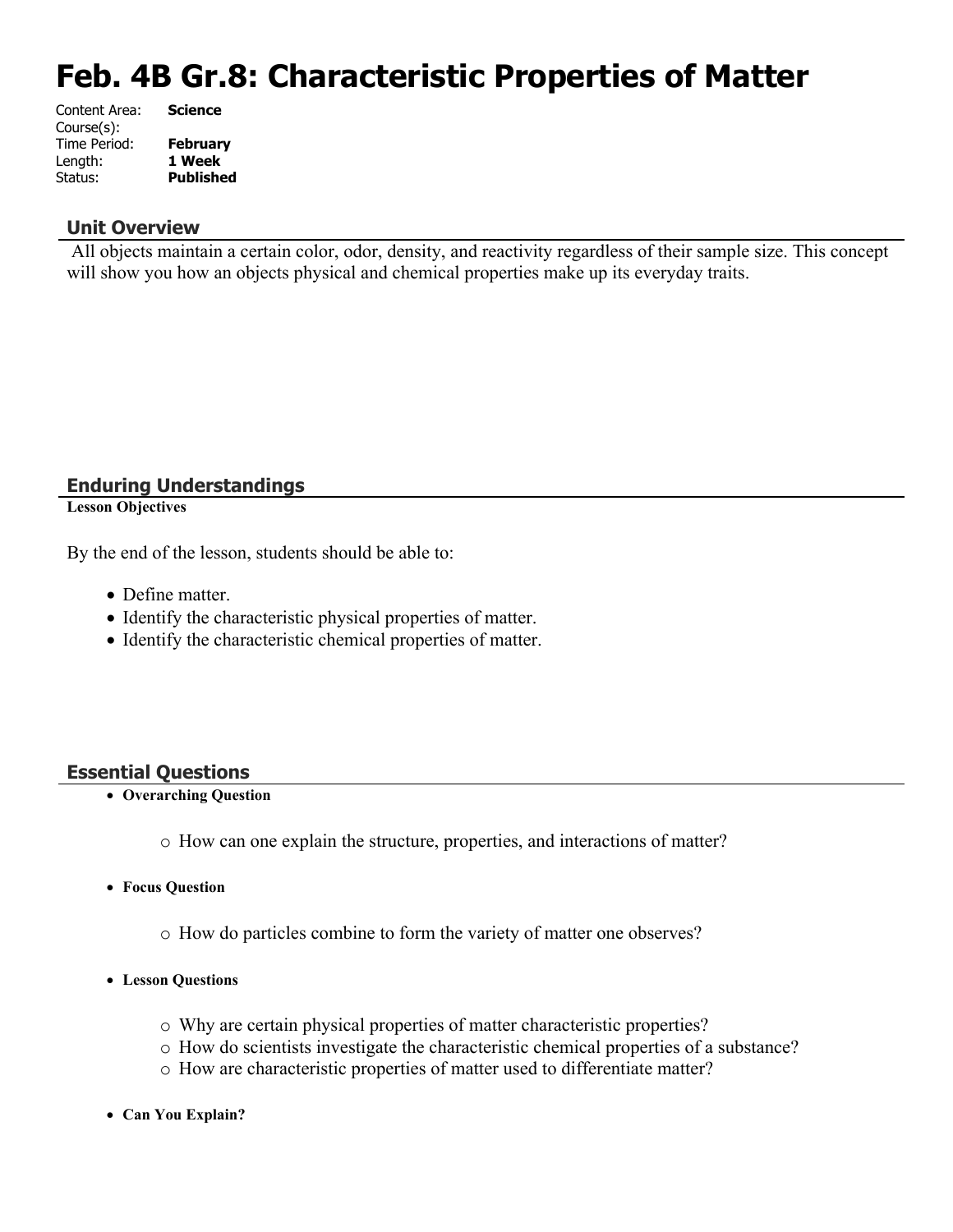o How are characteristic chemical and physical properties alike, and how are they different?

#### **Instructional Strategies & Learning Activities**

• [The Five E Instructional Model](https://app.discoveryeducation.com/learn/techbook/units/389ed5b9-f41a-40ff-9cbf-582ed6ae1bf1/concepts/0adcd0ba-1f2c-4237-a5f7-91d9dc297d4b/lesson/sections/4a4d3574-1d88-4665-bbc4-bd4bf11246f8#f382975e-07fa-4e09-9e33-2294cbc6b698)

Science Techbook follows the 5E instructional model. As you plan your lesson, the provided Model Lesson includes strategies for each of the 5Es.

• [Engage \(45–90 minutes\)](https://app.discoveryeducation.com/learn/techbook/units/389ed5b9-f41a-40ff-9cbf-582ed6ae1bf1/concepts/0adcd0ba-1f2c-4237-a5f7-91d9dc297d4b/lesson/sections/4a4d3574-1d88-4665-bbc4-bd4bf11246f8#41486af6-ee41-4108-abdd-c257abe4868e)

Students are presented with some examples of matter and an explanation of what matter is. Students begin to formulate ideas around the Can You Explain? (CYE) question.

• [Explore \(225 minutes\)](https://app.discoveryeducation.com/learn/techbook/units/389ed5b9-f41a-40ff-9cbf-582ed6ae1bf1/concepts/0adcd0ba-1f2c-4237-a5f7-91d9dc297d4b/lesson/sections/4a4d3574-1d88-4665-bbc4-bd4bf11246f8#2af3e097-7320-457d-917c-e68ae8e7943b)

Students investigate questions about different types of matter, such as how characteristic properties of matter can be used to differentiate matter, students complete a Hands-On Activity and conduct digital experiments to identify substances.

• [Explain \(45–90 minutes\)](https://app.discoveryeducation.com/learn/techbook/units/389ed5b9-f41a-40ff-9cbf-582ed6ae1bf1/concepts/0adcd0ba-1f2c-4237-a5f7-91d9dc297d4b/lesson/sections/4a4d3574-1d88-4665-bbc4-bd4bf11246f8#0bc2cd87-07bd-4a8a-85a9-7993912b20cb)

Students construct scientific explanations to the CYE question using examples of matter and comparing their characteristic physical properties to their chemical properties.

• [Elaborate with STEM \(45–135 minutes\)](https://app.discoveryeducation.com/learn/techbook/units/389ed5b9-f41a-40ff-9cbf-582ed6ae1bf1/concepts/0adcd0ba-1f2c-4237-a5f7-91d9dc297d4b/lesson/sections/4a4d3574-1d88-4665-bbc4-bd4bf11246f8#a68531bf-a87c-4d5f-ba8c-08ba981b4ef4)

Students apply their understanding of characteristic physical properties as they learn about forensic science, investigate the relationship between solubility and temperature, and research how the physical property of the melting of water can affect wa

• [Evaluate \(45–90 minutes\)](https://app.discoveryeducation.com/learn/techbook/units/389ed5b9-f41a-40ff-9cbf-582ed6ae1bf1/concepts/0adcd0ba-1f2c-4237-a5f7-91d9dc297d4b/lesson/sections/4a4d3574-1d88-4665-bbc4-bd4bf11246f8#646856ad-fa48-47d6-81f7-2c1cc8f5c430)

Students are evaluated on the state science standards, as well as Standards in ELA/Literacy and Standards in Math standards, using Board Builder and the provided concept summative assessments.

#### **Integration of 21st Century Themes and Career Exploration**

Students will work in small groups or partnerships to conduct investigations, build models or prototypes and present findings.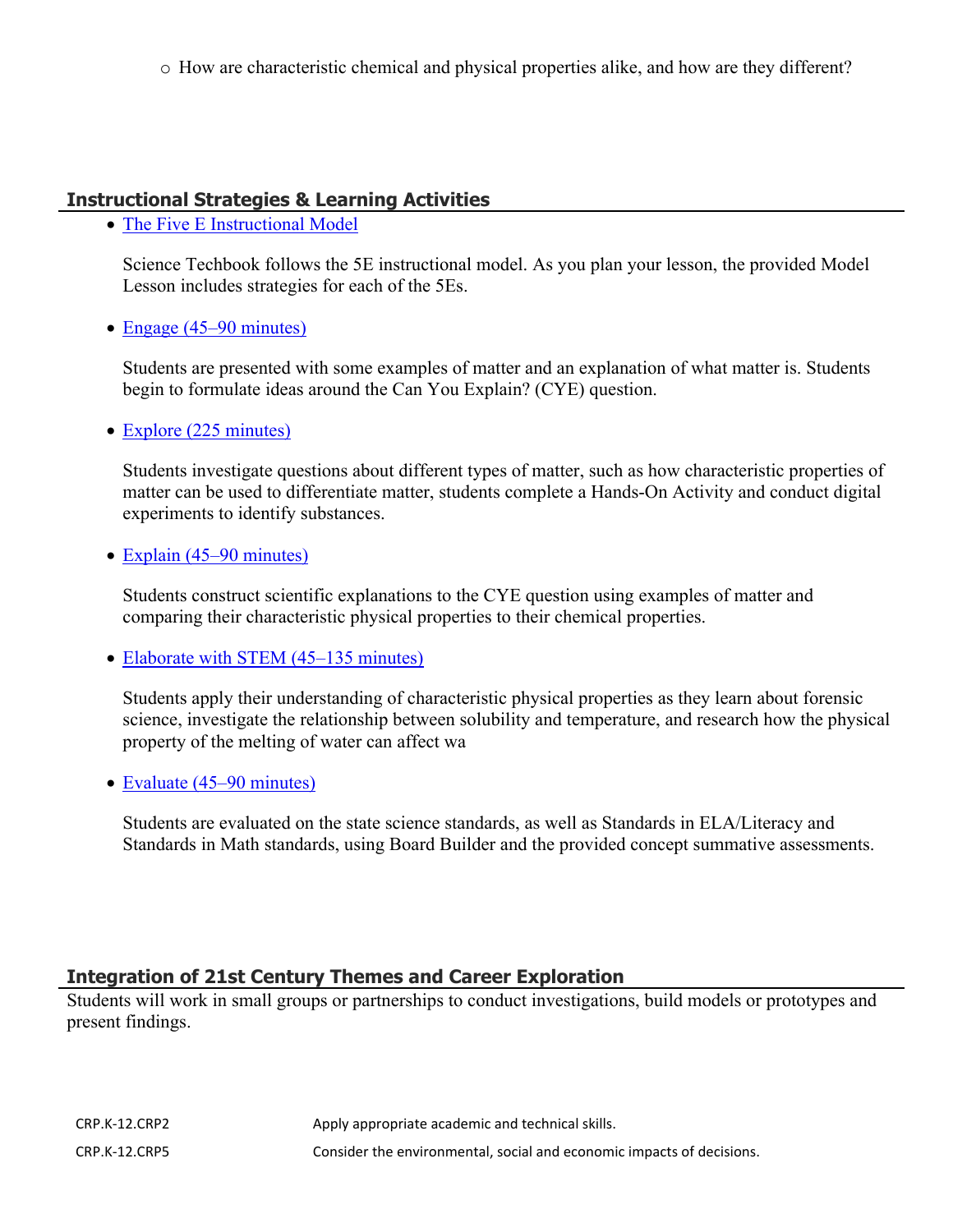| CRP.K-12.CRP4        | Communicate clearly and effectively and with reason.                               |
|----------------------|------------------------------------------------------------------------------------|
| CRP.K-12.CRP11       | Use technology to enhance productivity.                                            |
| CRP.K-12.CRP9        | Model integrity, ethical leadership and effective management.                      |
| CRP.K-12.CRP8        | Utilize critical thinking to make sense of problems and persevere in solving them. |
| <b>CRP.K-12.CRP7</b> | Employ valid and reliable research strategies.                                     |
| CRP.K-12.CRP1        | Act as a responsible and contributing citizen and employee.                        |
| CRP.K-12.CRP6        | Demonstrate creativity and innovation.                                             |
| CRP.K-12.CRP10       | Plan education and career paths aligned to personal goals.                         |
| CRP.K-12.CRP12       | Work productively in teams while using cultural global competence.                 |
| CRP.K-12.CRP3        | Attend to personal health and financial well-being.                                |

#### **Technology Integration**

Technology is fully integrated using Discovery Techbook.

## **Interdisciplinary Connections**

| LA.SL.8.4   | Present claims and findings, emphasizing salient points in a focused, coherent manner<br>with relevant evidence, sound valid reasoning, and well-chosen details; use appropriate<br>eye contact, adequate volume, and clear pronunciation.                |
|-------------|-----------------------------------------------------------------------------------------------------------------------------------------------------------------------------------------------------------------------------------------------------------|
| LA.RI.8.1   | Cite the textual evidence and make relevant connections that most strongly supports an<br>analysis of what the text says explicitly as well as inferences drawn from the text.                                                                            |
| LA.W.8.1    | Write arguments to support claims with clear reasons and relevant evidence.                                                                                                                                                                               |
| LA.RI.8.4   | Determine the meaning of words and phrases as they are used in a text, including<br>figurative, connotative, and technical meanings; analyze the impact of specific word<br>choices on meaning and tone, including analogies or allusions to other texts. |
| LA.W.8.7    | Conduct short research projects to answer a question (including a self-generated<br>question), drawing on several sources and generating additional related, focused<br>questions that allow for multiple avenues of exploration.                         |
| LA.RI.8.7   | Evaluate the advantages and disadvantages of using different mediums (e.g., print or<br>digital text, video, multimedia) to present a particular topic or idea.                                                                                           |
| MA.6.RP.A.3 | Use ratio and rate reasoning to solve real-world and mathematical problems, e.g., by<br>reasoning about tables of equivalent ratios, tape diagrams, double number line diagrams,<br>or equations.                                                         |
| LA.W.8.2    | Write informative/explanatory texts to examine a topic and convey ideas, concepts, and<br>information through the selection, organization, and analysis of relevant content.                                                                              |
| LA.RI.8.8   | Delineate and evaluate the argument and specific claims in a text, assessing whether the<br>reasoning is sound and the evidence is relevant and sufficient; recognize when irrelevant<br>evidence is introduced.                                          |
| LA.RI.8.10  | By the end of the year read and comprehend literary nonfiction at grade level text-<br>complexity or above, with scaffolding as needed.                                                                                                                   |
| LA.SL.8.1   | Engage effectively in a range of collaborative discussions (one-on-one, in groups, and<br>teacher-led) with diverse partners on grade 8 topics, texts, and issues, building on others'                                                                    |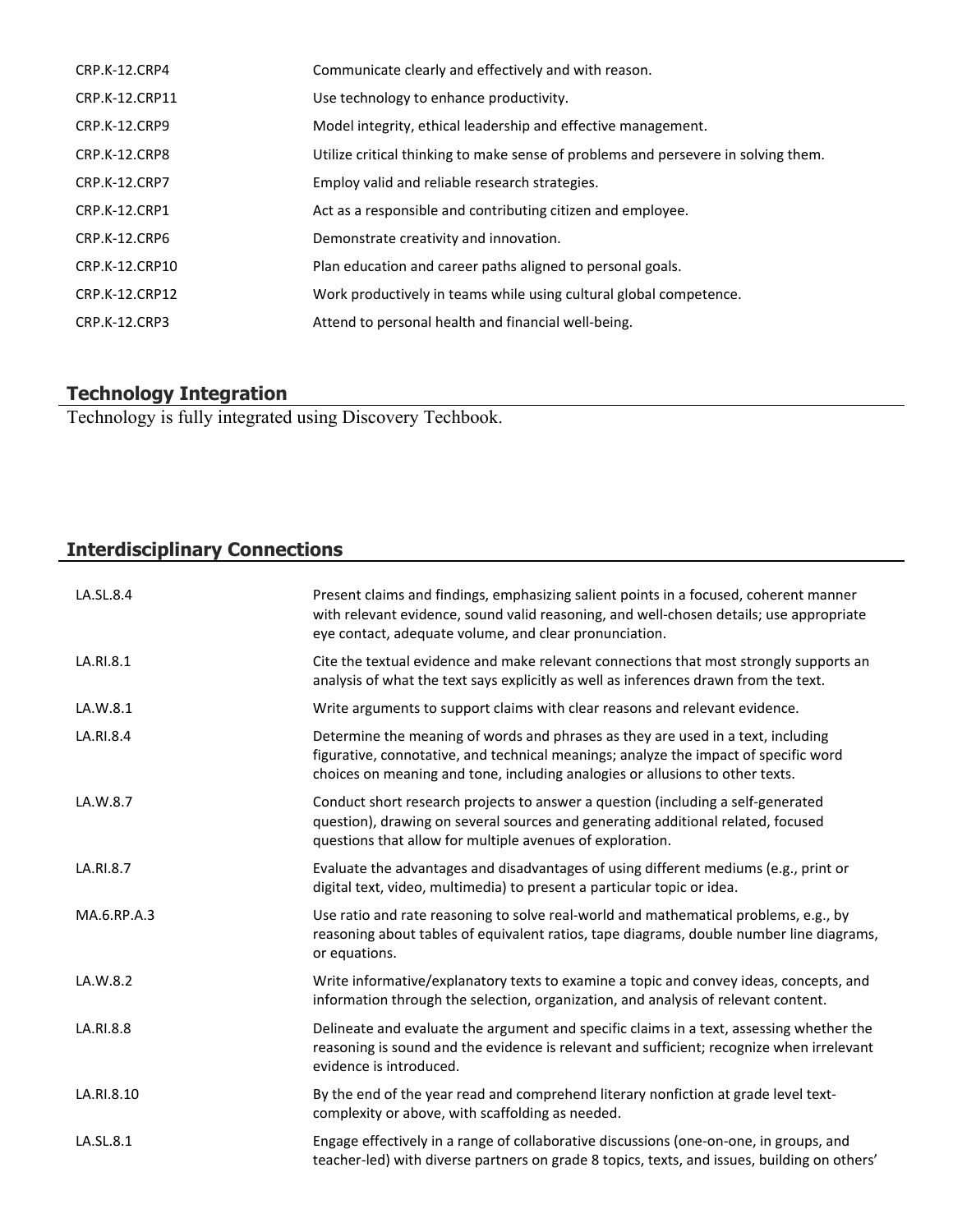|             | ideas and expressing their own clearly.                                                              |
|-------------|------------------------------------------------------------------------------------------------------|
| MA.6.SP.B.4 | Display numerical data in plots on a number line, including dot plots, histograms, and box<br>plots. |
| MA.6.SP.B.5 | Summarize numerical data sets in relation to their context, such as by:                              |

#### **Differentiation**

#### [Struggling Students](https://app.discoveryeducation.com/player/view/assetGuid/4995767F-D634-40C6-B25B-BDEA06E14F90) [ELL](https://app.discoveryeducation.com/player/view/assetGuid/D727DF69-B79B-4A92-AA1F-CE23C74D98D9) **Accelerated Students**

#### 1. Have the students compare and contrast the three states of matter. 2. Have the student summarize the process of examining a substance's chemical properties. 1. Assist students in identifying familiar prefixes and/or words within words (e.g. "composition" within "decomposition") for each term. 2. Discuss the definition of these prefixes and words, using this information to help define the terms. 3. Print and copy the [Scientific Explanation](http://app.discoveryeducation.com/player/view/assetGuid/846BE31F-B3D8-478B-9AE0-32C2297CE5DC) before class. Have students use the printed document as they progress through the lesson. The Scientific Explanation handout is chunked. Chunking is an effective strategy to make the learning progression through the Scientific Explanation easier for students who are struggling or who are English Language Learners. 1. Using their previous knowledge of chemical properties and physical properties, ask students to brainstorm further STEM. connections to other disciplines.

[Differentiation in science](http://www.brighthubeducation.com/teaching-gifted-students/65181-differentiation-techniques-and-activities-in-the-classroom-for-gifted-students/) can be accomplished in several ways. Once you have given a pre-test to students, you know what information has already been mastered and what they still need to work on. Next, you design activities, discussions, lectures, and so on to teach information to students. The best way is to have two or three groups of students divided by ability level.

While you are instructing one group, the other groups are working on activities to further their knowledge of the concepts. For example, while you are helping one group learn the planet names in order, another group is researching climate, size, and distance from the moon of each planet. Then the groups switch, and you instruct the second group on another objective from the space unit. The first group practices writing the order of the planets and drawing a diagram of them.

Here are some ideas for the classroom when you are using differentiation in science:

- Create a tic-tac-toe board that lists different activities at different ability levels. When students aren't involved in direct instruction with you, they can work on activities from their tic-tac-toe board. These boards have nine squares, like a tic-tac-toe board; and each square lists an activity that corresponds with the science unit. For example, one solar system activity for advanced science students might be to create a power point presentation about eclipses. For beginning students, an activity might be to make a poster for one of the planets and include important data such as size, order from the sun, whether it has moons, and so on.
- Find websites on the current science unit that students can explore on their own.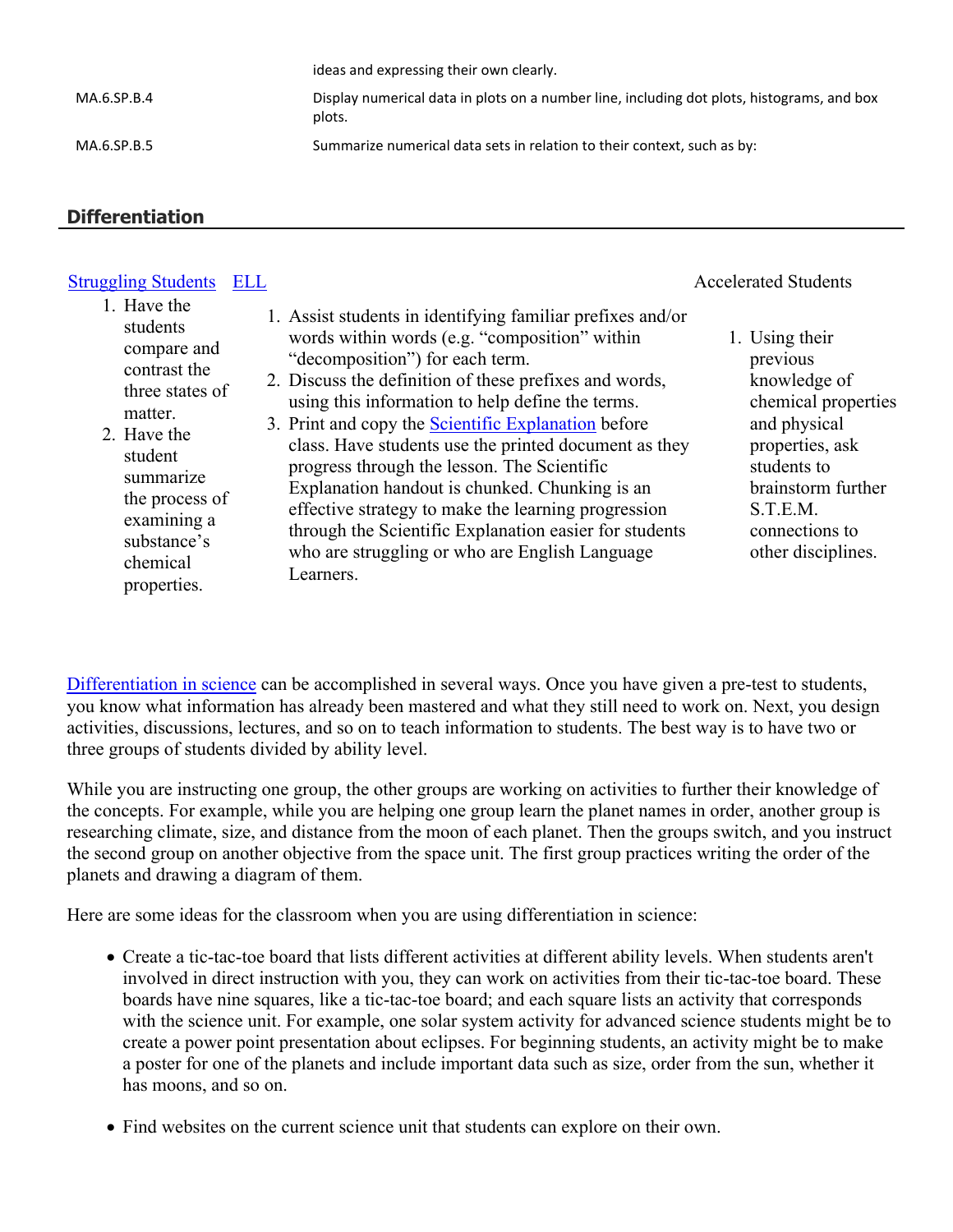Allow students to work in small groups to create a project throughout the entire unit. For example, one group might create a solar system model to scale. Another group might write a play about the solar system. This is an activity these groups can work on while they are not working directly with you.

Differentiation in science gets students excited to learn because it challenges them to expand their knowledge and skills, instead of teaching the whole group concepts they have already mastered

#### **Modifications & Accommodations**

Refer to QSAC EXCEL SMALL SPED ACCOMMOCATIONS spreadsheet in this discipline.

#### **Modifications and Accommodations used in this unit:**

In addition to differentiated instruction, IEP's and 504 accommocations will be utilized.

In addition to differentiated instruction, IEP's and 504 accommocations will be utilized.

#### **Benchmark Assessments**

**Benchmark Assessments** are given periodically (e.g., at the end of every quarter or as frequently as once per month) throughout a school year to establish baseline achievement data and measure progress toward a standard or set of academic standards and goals.

#### **Schoolwide Benchmark assessments:**

Aimsweb benchmarks 3X a year

Linkit Benchmarks 3X a year

#### **Additional Benchmarks used in this unit:**

Pre and post assessments to measure growth.

#### **Formative Assessments**

Assessment allows both instructor and student to monitor progress towards achieving learning objectives, and can be approached in a variety of ways. **Formative assessment** refers to tools that identify misconceptions,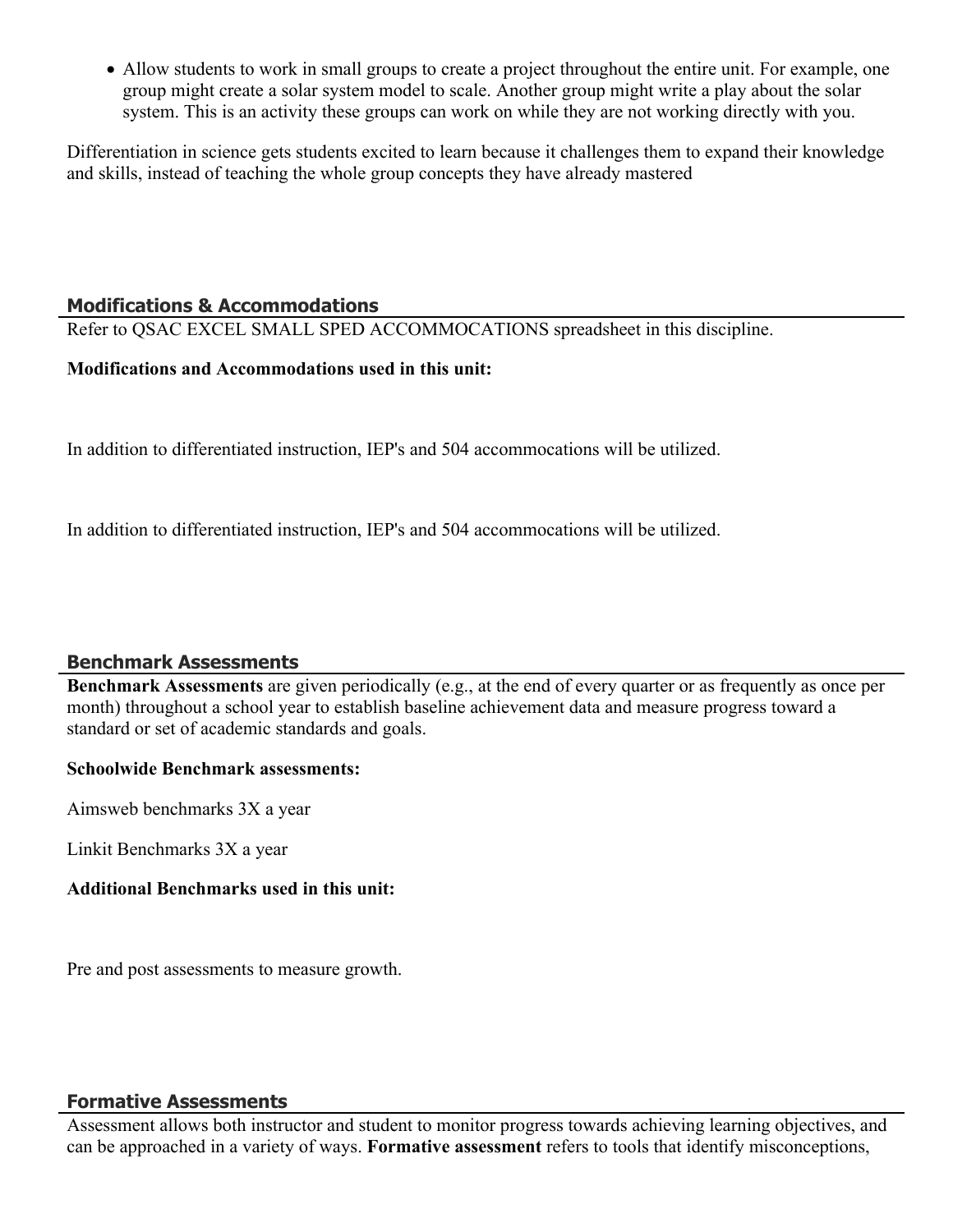struggles, and learning gaps along the way and assess how to close those gaps. It includes effective tools for helping to shape learning, and can even bolster students' abilities to take ownership of their learning when they understand that the goal is to improve learning, not apply final marks (Trumbull and Lash, 2013). It can include students assessing themselves, peers, or even the instructor, through writing, quizzes, conversation, and more. In short, formative assessment occurs throughout a class or course, and seeks to improve student achievement of learning objectives through approaches that can support specific student needs (Theal and Franklin, 2010, p. 151).

#### **Formative Assessments used in this unit:**

See assessments located in links above.

#### **Summative Assessments**

**Summative assessments** evaluate student learning, knowledge, proficiency, or success at the conclusion of an instructional period, like a unit, course, or program. Summative assessments are almost always formally graded and often heavily weighted (though they do not need to be). Summative assessment can be used to great effect in conjunction and alignment with formative assessment, and instructors can consider a variety of ways to combine these approaches.

#### **Summative assessments for this unit:**

See assessments located in links above.

### **Instructional Materials**

See materials located in links above.

Discovery Techbook

Teacher made materials

Additional labs are available through NJCTL on-line curriculum

#### **Standards**

Substances react chemically in characteristic ways. In a chemical process, the atoms that make up the original substances are regrouped into different molecules, and these new